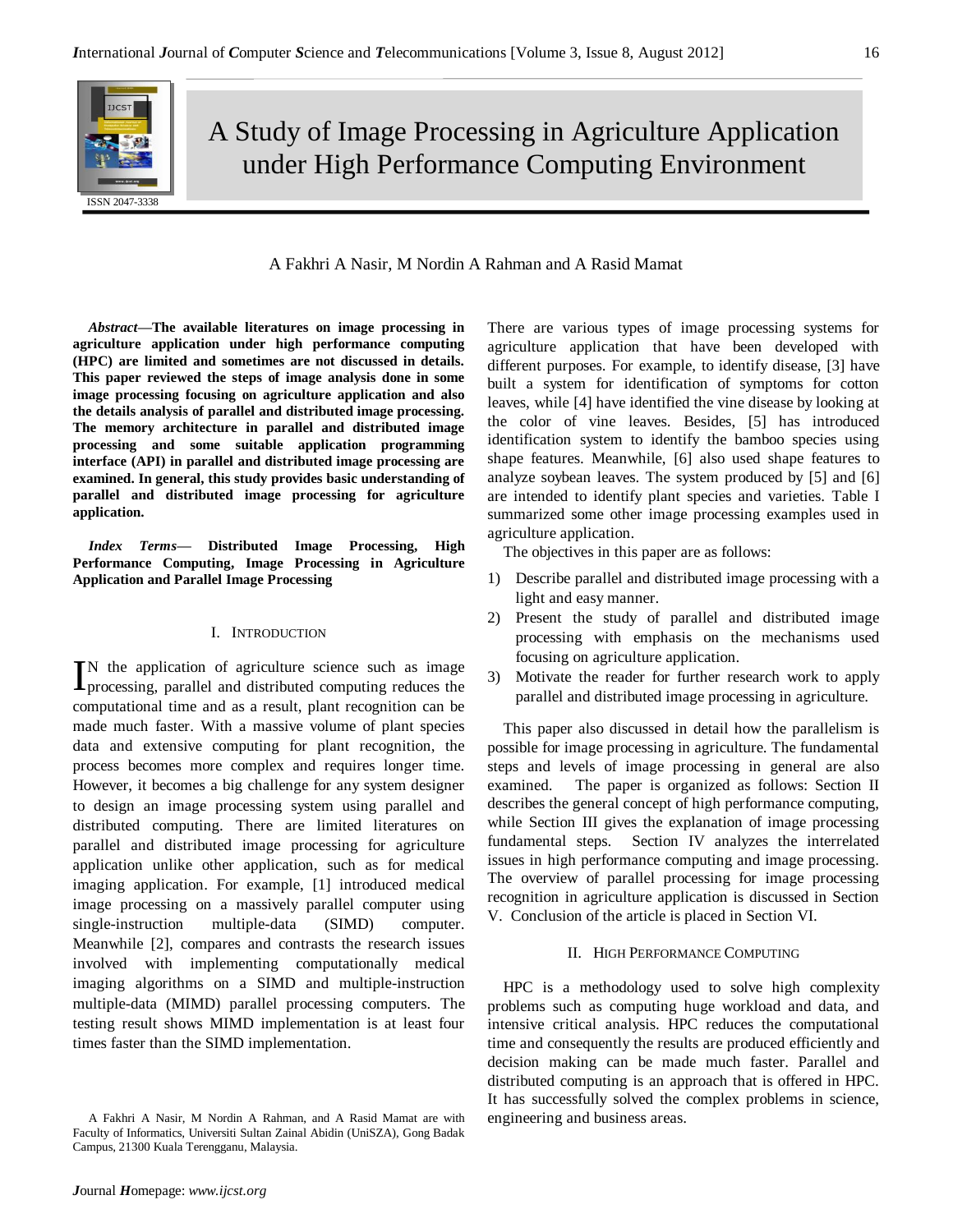TABLE I EXAMPLE OF PREVIOUS WORK ON IMAGE PROCESSING IN AGRICULTURE APPLICATION

| No. | Author               | Year | Plant                                                                      | <b>Research Scope</b>                                                    |  |
|-----|----------------------|------|----------------------------------------------------------------------------|--------------------------------------------------------------------------|--|
|     | Singh et al.         | 2011 | Bamboo                                                                     | Classification of bamboo species system based on shape features          |  |
|     | Fellegari and Navid  | 2011 | Orange                                                                     | Determining the size of orange (size in volume)                          |  |
|     | Patil                | 2011 | Betel                                                                      | Betel leaf area measurement using reference object                       |  |
|     | Xu et al.            | 2011 | Tomato                                                                     | Leaf color images to identify nitrogen and potassium in tomato           |  |
|     | Chen and Zhou        | 2010 | Plant root                                                                 | Plant root 2D scanner by measuring surface area, length and diameter     |  |
| h   | Zhang and He         | 2010 | <b>Not Stated</b>                                                          | Measurement of plant leaf area by using DPI (dots per inch) scanner      |  |
|     | Suo et al.           | 2010 | Artificial neural network to predict leaf population chlorophyll<br>Cotton |                                                                          |  |
| 8   | Shirgahi and Danesh  | 2010 | Fuzzy system to determine barberry product quality<br>Barberry             |                                                                          |  |
| 9   | Pengyun and Jigang   | 2009 | <b>Not Stated</b>                                                          | Computer assistance spores counting using detection of exterior outline  |  |
| 10  | Camargo and Smith    | 2009 | Cotton                                                                     | Image classification for the identification of disease causing agents    |  |
| 11  | Ishak et al.         | 2009 | Weed                                                                       | Image classification using Gabor wavelet and gradient field distribution |  |
| 12  | Meunkaewjinda et al. | 2008 | Grape                                                                      | Grape leaf disease detection by looking at grape color                   |  |
| 13  | Phadikar and Sil     | 2008 | Rice                                                                       | Prototype system for rice disease detection                              |  |
| 14  | Park et al.          | 2008 | Aqua-plants in Korea                                                       | Utilizing venation features for efficient leaf image retrieval           |  |
| 15  | Du et al.            | 2007 | Various plant leaves                                                       | Leaf shape based plant species recognition                               |  |
| 16  | Christofi et al.     | 2007 | Various hazelnut leaves                                                    | Estimating leaf area from linear measurements                            |  |

# *A) HPC Architecture*

Three architecture in achieving parallelism which is by using parallel processing hardware (a computer with multiprocessors), distributed system (multi-computer connected to each other using networking system) and hybrid system which is a combination of both parallel processing hardware and distributed system. All of these approaches have their own advantages and disadvantages. However, the selection of this approach is depends on the needs of the application, which is depends on approach of parallelism and available budget. Based on memory usage on different computer processing units (CPUs), the HPC architecture can be classified as shared memory and distributed memory [7]. The classification that is often used for memory usage in parallel processing architecture is Taxanomy Flynn. Taxonomy Flynn has been used since 1966 [8]. This concept has two dimensions depending on the instruction and the data that have only two possibilities, one or many. HPC architecture can be classified into four categories namely single instruction, single data (SISD), single instruction, multiple data (SIMD), multiple instruction, single data (MISD) and multiple instruction, multiple data (MIMD) [9].

### *1.1 Parallel Processing Hardware*

Parallel processing hardware architecture is using shared memory that has many limitations. In this architecture, two or more processors compute many tasks simultaneously. In shared memory, there are many processsing units (PUs) sharing the same memory at one time as shown in Fig. 1. It uses the concept of global address in which each data can be accessed by all processors.

### *1.2 Distributed System*

Distributed system is using distributed memory. It is almost same to shared memory but only sharing a local memory. Distributed memory systems require a communication network to connect inter-processor memory. Processors have their own local memory. Memory addresses in one processor







Fig. 2. Distributed memory [10]

do not map to another processor, so there is no concept of global address space across all processors. Fig. 2 illustrates distributed memory concept.

There are two main architectures in distributed system: master slave and peer-to-peer [7].

#### *Master Slave*

In this approach, the master processing unit distributes the image data to the slave processing units. All slaves processing units work in parallel to compute assigned task. Then master processing unit gathers back the image. The master-slave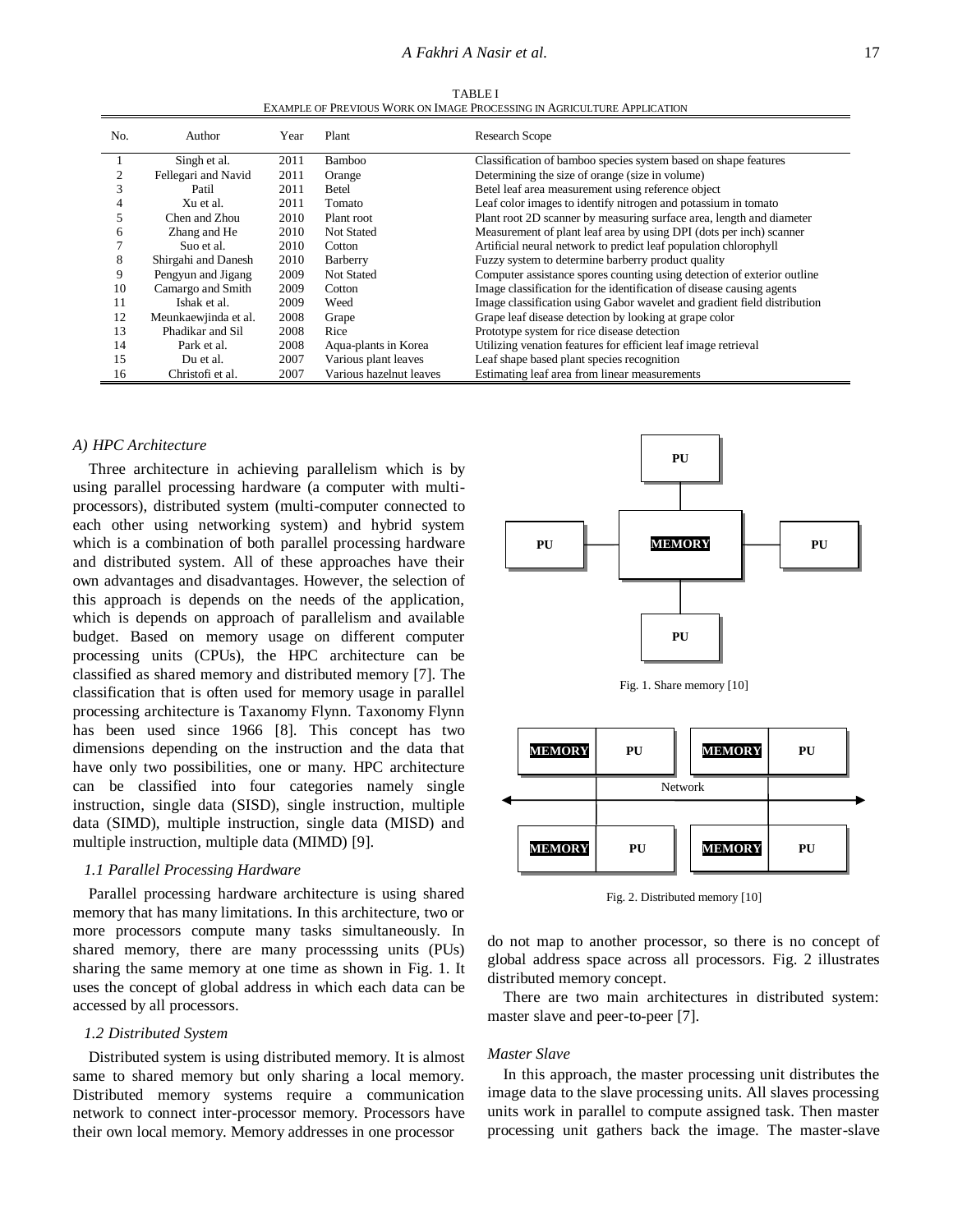architecture approach uses the "Distribute and Gather" philosophy for parallel image processing.

# *Peer-to-Peer*

In peer-to-peer architecture, each participating entity has the same capabilities and either entity can initiate a communication. The participating entities make a portion of their resources directly available to other networked participating entities, without the need for central coordination (such as master or controller in master slave architecture).

### *1.3 Hybrid System*

The largest and fastest computers in the world today employ both shared and distributed memory architectures. Fig. 3 shows the concept of hybrid distributed-shared memory.

The distributed memory component is the networking of multiple shared memory machines, which only know about



Fig. 3. Hybrid distributed-shared memory [10]

their own memory - not the memory on another machine. Therefore, network communications are required to move data from one shared memory machines to another.

# *B) Application Programming Interface for HPC*

Application programming interface (API) is a specification intends to be used as an interface by software components to communicate with each other. An API specification can take many forms, including an International Standard such as POSIX or vendor documentation such as the Microsoft Windows API, or the libraries of a programming language, such as Standard Template Library in C++ or Java API. Some of the most widely used API for parallel and distributed image processing is presented in the following paragraphs.

OpenMP is an API for writing multithreaded applications that have a set of compiler directives and library routines for parallel application programmers. It was originally developed in Fortran and later on in C/C++ [11]. The Message Passing Interface (MPI) is defined as an application programming interface for developing parallel programs that explicitly use message passing for inter-process communication [12]. The standard is defined as the syntax and semantics of a core of library routines useful to a wide range of users writing portable message-passing programs in Fortran 77 or the C programming language.

POSIX Threads, usually referred to as Pthreads, is a POSIX standard for threads. The Pthreads library is a set of C calls that provides a mechanism for writing multithreaded code. In shared memory multiprocessor architectures, threads can be used to implement parallelism.

MATLAB's Parallel Computing Toolbox (PCT) with MATLAB Distributed Computing Server (MDCS) [13] is a very good tool support for array and metric processing. Using PCT, the MATLAB can allow solving image processing problems using multi-core processors, graphics processing units (GPUs) and computer clusters. To support this capability, high-level constructs parallel for-loops or special array types that allow us to parallelize MATLAB applications without MPI programming.

The MPJ Express software is an object-oriented Java communication interface protocol, and has been utilized to operate as communication interface protocol between processors [14]. It is an open source Java message passing library that allows application developers to write and execute parallel applications for multi-core processors and compute clusters/clouds. This software functions support point-to-point communication, group communications, synchronization etc. MPJ Express supports for the designed SPMD architecture, in which multiple processors cooperate by executing the single program placed in master processor and all workers have their own local data. The summarizations of some API for parallel processing architecture and distributed processing architecture are listed in Table II. grabbing or acquisition, preprocessing, segmentation, **MEMORY**

TABLE II SUITABLE API FOR DIFFERENT MECHANISMS

| Architecture          | Suitable API                                                  |  |  |  |
|-----------------------|---------------------------------------------------------------|--|--|--|
| Parallel processing   | OpenMP, POSIX Threads, MATLAB's<br>PCT with MDCS, MPJ Express |  |  |  |
| Distributed computing | MPI, MATLAB's PCT with MDCS,<br><b>MPJ</b> Express            |  |  |  |

#### III. IMAGE PROCESSING

A digital image is a representation of a two-dimensional image as a digital value called pixels. Digital image processing is the technology of applying a number of computer algorithms to process digital image. The outcomes of this process can be either images or a set of representative characteristics of the original images. Digital image processing is used to improve pictorial information for better clarity by human interpretation and to automatic processing of scene data for interpretation by machine/non-human [15].

#### *A) Fundamental Steps in Image Processing*

The fundamental steps in image processing are image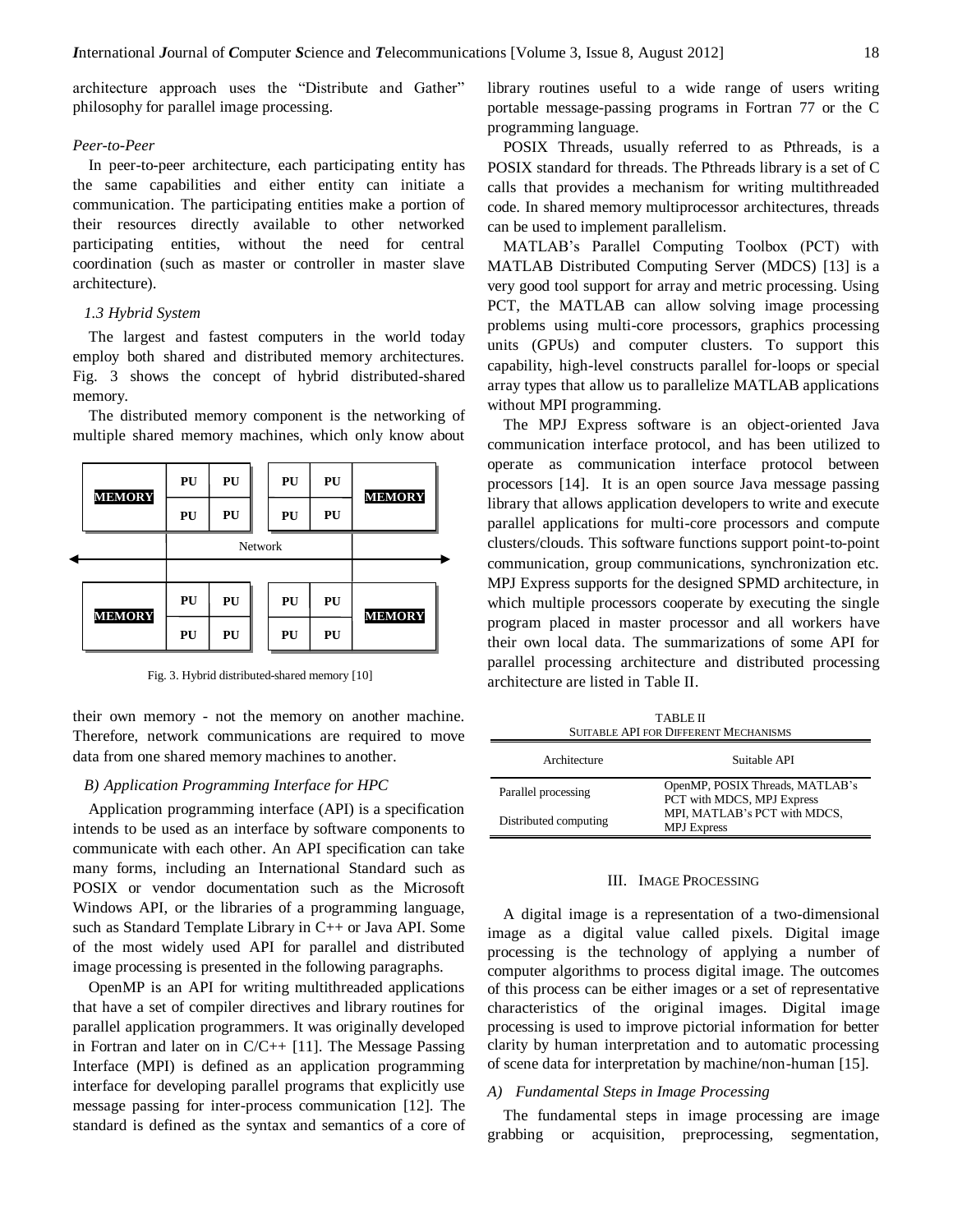

Fig. 4. Fundamental steps in image processing

representation and description, and recognition and interpretation [15]. The descriptions of these steps are given in the following subsections. The summarization of the steps in image processing is shown in Fig. 4.

### *1.1 Image Acquisition*

An image must be converted to numerical form before processing. This conversion process is called digitization. This process is done by charge-couple device (CCD) that is embedded in modern digital camera [15]. There are many different types of digital camera has been used to acquire digital images. It was selected based on the needs and budget available for research. Some digital cameras used in agriculture application are 3M pixel real color camera [16], Kodak DC50 zoom camera [17], Olympus C-5 060 wide zoom camera [18], Nikon Coolpix P4 digital camera in macro mode [19] and Panasonic DMC-LX1 camera [20].

### *1.2 Image Preprocessing*

After a digital image is obtained, the next step is preprocessing. The key function of preprocessing is to improve the image in order to get better results for the other processes. It typically deals with techniques for enhancing contrast, removing noise and isolating regions. There are three main categories of image preprocessing which is image compression (used to reduce the amount of computer memory needed), image enhancement (to modify the brightness and contrast of an image) and image measurement (involves

segmenting the image to separate the objects of interest from the background [15]. For example in agriculture application, [21] used median filter as a method to remove noise in preprocessing stage.

### *1.3 Image Segmentation*

The first step in image analysis generally is to segment the image. Segmentation subdivides an image into its constituent parts or objects. The segmentation process should stop when the objects of interest have been isolated. In general, autonomous segmentation is one of the most difficult tasks in image processing. For example, [19] used entropy based bilevel thresholding method for segmenting the images to facilitate identifying the infected parts of the leave. [22] also separated the background image from the major part of rice leaf image in image segmentation stage.

### *1.4 Image Representation and Description*

Representation and description almost always follow the output of a segmentation stage. The first decision must be made whether the data should be represented as a boundary or complete region. Boundary representation is appropriate when the focus is on external shape characteristics whereas regional representation is focusing on internal properties, such as texture and skeletal shape. In plant species identification using digital morphometrics, image representation is done by using leaf shape analysis. The [23] have made a review of previous methods used to analyze the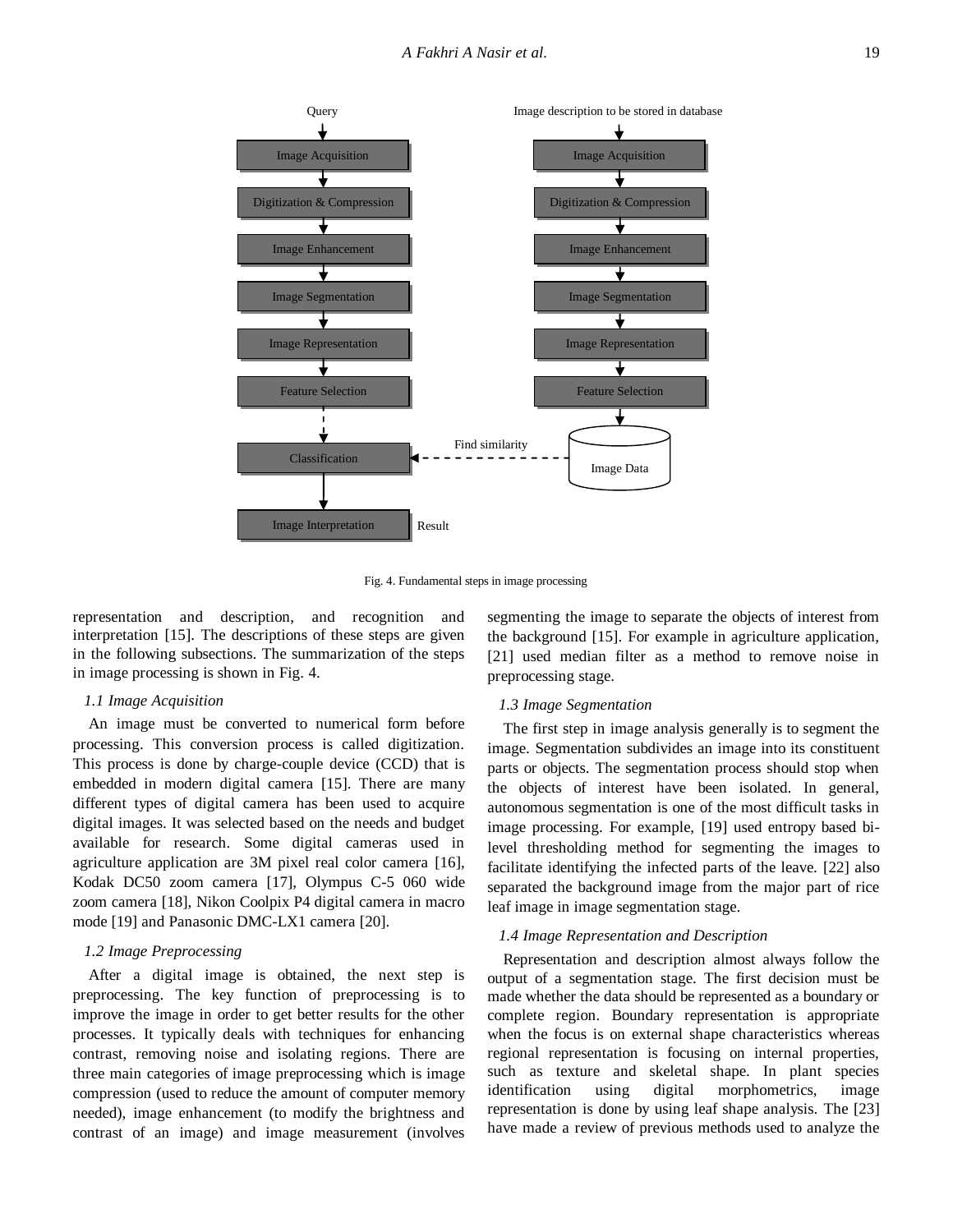leaf shape using three ways: two-dimensional outline shape of leaf petal, the structure of the vein network and the characters of leaf margin. The two-dimensional outline shape of leaf petal is a boundary representation while the structure of the vein network and the characters of leaf margin are regional representation. Some research examples using leaf shape analysis is conducted by [6], [24], [25], [26] and [27]. A method must be specified for describing the data so that features of interest are highlighted.

Description, also called as feature selection, deals with extracting attributes that result in some quantitative information of interest. For example using content based image retrieval, the length and width of leaf in pixel, and the area of leaf in pixel<sup>2</sup> are three feature selections that are gained from image representation phase. These descriptors are then used in classification in order to find the distance or similarity with the descriptors stored in database.

### *1.5 Image Recognition*

Recognition is the process that assigns a label to an object based on information provided by its descriptors. Classification is a usual process used to recognize image. Classification is needed to distinguish a plant species with other species based on the data obtained from feature selection. The descriptors from the image data stored in database are compared with the descriptors from the query image. The closer gap within those descriptors is then chosen to appoint the query image to be in which class. Artificial neural network (ANN) and fuzzy logic are the most commonly techniques used in classification. Some previous works on agriculture image processing using fuzzy classifier refer to [28] and [29]. Some previous works agriculture image processing using ANN classifier, refer to [20], [30], [18] and [17].

### IV. IMAGE PROCESSING OPERATIONS

Image processing operations can be divided into two levels [31]:

- 1) Low level image processing
- 2) High level image processing

#### *A) Low Level Image Processing*

The low level is also called image pre-processing that operates at the pixel level [32]. The input to low level image processing operators is an image whereas the output is either image or data. Few examples of low level image processing operators are contrast enhancement, noise reduction, and noise removal in an image. They are also used for edge detection and various image transformations or calculate simple characteristics such as contours histograms. Low level image processing operators can be classified as point operators, neighborhood operators and global operators, with respect to the way the output pixels are determined from the input pixels [32].

#### *B) High Level Image Processing*

The high level image processing operations operate in order to generate higher abstractions [31]. They work on abstractions derived from intermediate-level image processing operators. They are used to interpret the image content such as classification and object recognition. These operations work on graphs, lists and relations among regions/objects to derive some decision.

Based on Fig. 4, image enhancement and image segmentation are situated in low level operation while image representation, feature selection and image interpretation are situated in high level operation. Most of image processing for agriculture application is a combination of low level and high level operations. This is because most of the system is made for object recognition purpose.

# V. THE INTERRELATED ISSUES IN HPC AND IMAGE PROCESSING IN AGRICULTURE APPLICATION

The success factor of HPC for solving real-life high workload problems relies on the processors architecture and design. In other words, communication time between processors depends on hardware parameters. The performance of HPC model can be evaluated by calculating its speedup. Speedup shows how much of an improvement is practically possible in the best case. Assume that the speed of processors and network is constant; the speedup of *k* processor(s) is calculated using the following equation [33]:

$$
S(k) = \frac{T_1}{T_k} \tag{1}
$$

where  $T_I$  is the time required to execute an equivalent sequential program on one processor and  $T_k$  is the time required to execute the parallel version of the program on *k* processors. On the other hand, accuracy performance is calculated based on classification accuracy. There are many ways to measures performance for classification. [34] have made an experimental comparison of performance measures for classification using 18 ways of measure. The most common and simplest measure is to evaluate a classifier by calculating its accuracy that defined as the degree of right predictions of model (or conversely, the percentage of misclassification errors) [34]. In this technique, correct accuracy is calculated by adding all true prediction and then divides them by all predictions that have made while misclassification errors are calculated by adding all false prediction and then divides them by all predictions that have made. Most of image processing systems in agriculture application that was summarized in Table I is more concerned on accuracy performance rather than speed performance. The speed performance is never been discussed in any examples shown in Table I. However, with the existence of high performance computing in recent years, it is not practical if the image processing system does not fully utilize the capabilities offered by HPC.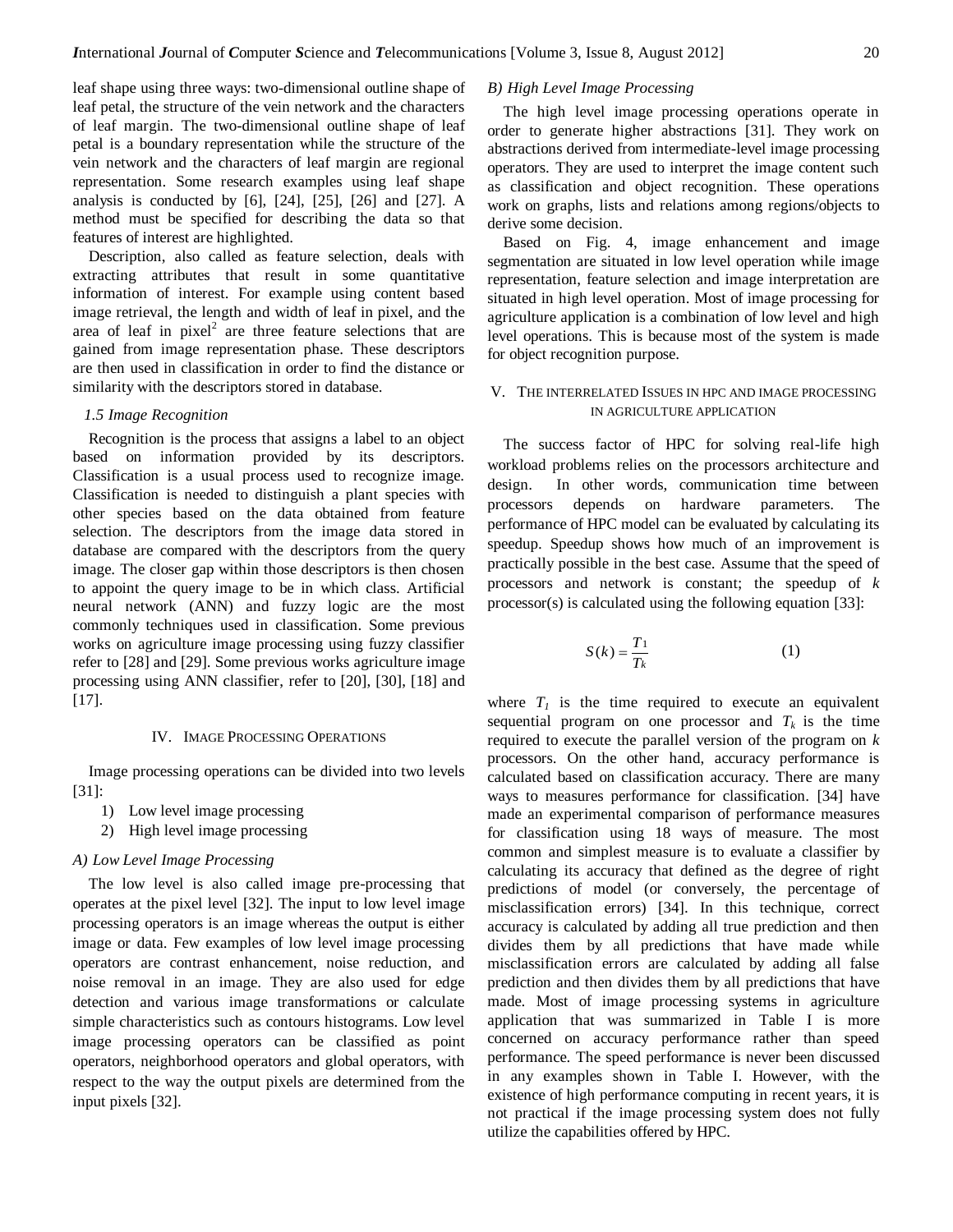In the last decade, there has been tremendous growth of plant species data and extensive computing for plant classification. Thus, many large image-bases (database of images) exist in plant database. High-speed image processing on image classification is really challenging and complex. Some examples for this application are classification of bamboo species [5], classification of cotton plant to identify disease [3], classification of plant leaf images with complicated background [35], plant species classification based on leaf shape [26], and many more. Real-time image processing is employed in purpose for industrial applications such as dates inspection [36] and [37], barberry quality inspection [29] and orange grading [38]. In real-time image processing, the processing should be done with high speed on rapid sequence of images or on a single image.

Looking at the architecture of standalone computer, it is found that standalone computer has its own limitation in speed performance and memory beyond which it cannot be extended in present architecture. Moreover, the computation demand is always found ahead of computational performance. The current computer hardware technology has reached at its limit as no substantial improvement in CPU speed has been observed since last few years. As more sophisticated applications are demanded by users, less processing time and faster response are required from applications. However, the problem of time and space complexity can be solved with the great advantages offered in parallel computing techniques. Furthermore, the independence of recognition process tasks and databases makes parallel processing platform for image recognition in plant is very appropriate.

# VI. PARALLEL PROCESSING FOR IMAGE RECOGNITION IN AGRICULTURE APPLICATION

To enhance the image processing system, some important steps need to be carried out [7]:

- 1) The image processing operations need to be identified in order to analyze parallelism.
- 2) Approach of parallelism in image processing applications has to be applied using three ways data parallel, task parallel and pipeline parallel.
- 3) The architecture for achieving parallelism has to be identified whether to use parallel processing hardware or distributed system.

These methods are done to ensure no data loss occurs during the data delivery process. In addition, it also to ensure the maximum algorithm processing time can be achieved. Parallelism can be achieved by processing simultaneously using two or more processing units. Meanwhile, in agriculture image recognition application the parallelism can be applied using three methods that are data parallel, task parallel and pipeline parallel [7].

# *A) Data Parallel*

In data parallel approach, data will be divided into several computing units. Among the challenges in data parallel

 $\mathcal{D}_{\mathcal{A}}$  $i - 2$ ).  $(i - 1,$  $(i - 2)$  $(i, j)$ 2)  $(i + 1,$  $i - 2$  $(i)$  $j - 2$ ) block 8 block 7 block 6 block 5 block 4 block 3 block 1  $\mathbf{T}$  block 2 original image divide to eight blocks

omnidirectional scan filtering through 5 x 5 pixel grids, the pixel (i, j) in the central

Fig. 5. Division of an image into eight blocks for parallel processing [18]

approach is to produce an efficient parallel execution. Two key issues to be addressed are data locality and load balancing. Image data must be divided to all available PUs therefore the communication between PUs that is not necessary can be reduced. Each of the image data portion shall be distributed to each PU so that each PU will get the same load balancing. Fig. 5 shows division of an image to eight portions. This example is generated based on [18] to predict leaf population chlorophyll content from cotton plant image.

The omnidirectional scan algorithm was introduced by [18] to remove the separated "salt and pepper" noises (image preprocessing stage). The original image is divided into eight different blocks and each block has six pixel points. [18] produced the algorithm that scan the noises in sequential process (one pixel to one pixel) in omnidirectional (begin in block 1 and ended in block 8). The process will continued again and again until all pixels in plant image have been exhausted. This shows that it needs a huge workload (many iterations) to scan all pixels. The workload becomes larger when the size of pixels is larger. In order to make this scanning process faster, data parallel approach is needed. In this approach, each block with almost the same size (load)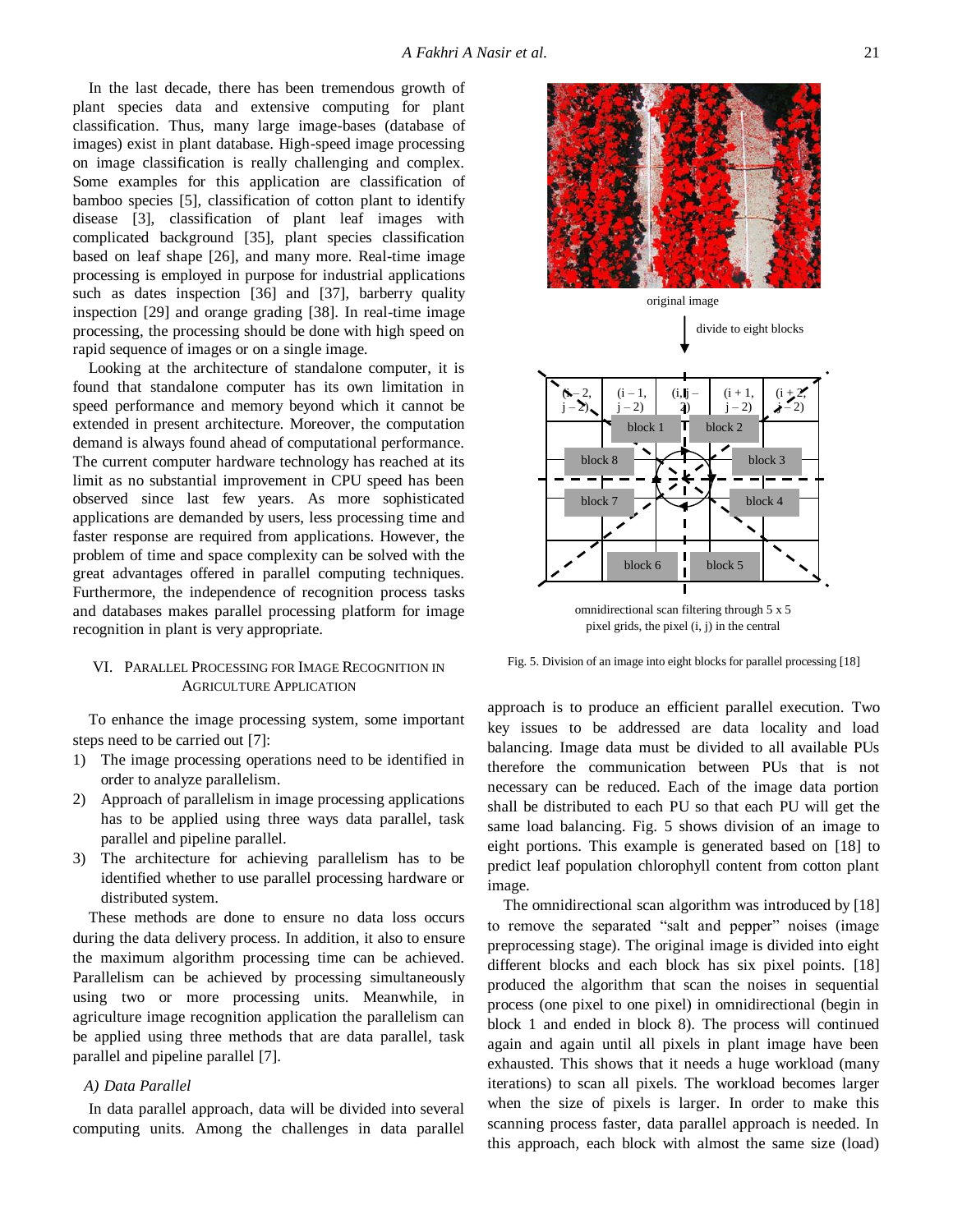

| $R = 124$ $\overline{1}$<br>$G = 153$<br>$B = 122$ | 2<br>$R = 88$<br>$G = 112$<br>$B = 83$   | $R = 126$ <sup>3</sup><br>$G = 157$<br>$B = 126$ |
|----------------------------------------------------|------------------------------------------|--------------------------------------------------|
| $R = 73$<br>$G = 102$<br>$B = 64$                  | 5<br>$R = 116$<br>$G = 149$<br>$B = 114$ | 6<br>$R = 107$<br>$G = 142$<br>$B = 93$          |
| $R = 119$ 7<br>$G = 149$<br>$B = 114$              | 8<br>$R = 94$<br>$G = 125$<br>$B = 93$   | 9<br>$R = 57$<br>$G = 76$<br>$B = 51$            |

Fig.. 6. An original image of cotton plant represent in RGB

will be distributed to each PU. Processor 1 scans the noises in the block 1 while the noises in block 2 are scanned by processor 2 and so on. The optimum processing time will be achieved if the same load to each processor is distributed. However, the distribution of blocks of image is limited to parallel computers, which have multiple PUs.

### *B) Task Parallel*

In the task parallel approach, the step in image processing is a task and each of the tasks will be assigned to different PUs. There are various types of operation in image processing for agriculture. Some of these operations are independent whereby result of any operation does not depending on the result of other operations and vice versa. The major challenge in task parallel approach is to determine efficient task decomposition and result composition. Fig. 6 shows an original captured cotton plant image whereby the red square area (3 x 3 pixels) is represented in red-green-blue (RGB). This example is also taken from [18]. The objective of this project is to predict leaf population chlorophyll content from cotton plant image.

In image preprocessing stage, [18] have converted RGB color mode of an original captured cotton plant image to intensity-hue-saturation (IHS) color mode. The IHS color

| TABLE III<br><b>SUITABLE MECHANISMS FOR DIFFERENT APPROACHES</b> |                                                           |  |  |  |
|------------------------------------------------------------------|-----------------------------------------------------------|--|--|--|
| Approach of Parallelism                                          | Suitable Mechanisms                                       |  |  |  |
| Data Parallel                                                    | Parallel processing hardware                              |  |  |  |
| <b>Task Parallel</b>                                             | Parallel processing hardware<br>and/or distributed system |  |  |  |
| Pipeline Parallel                                                | Distributed system                                        |  |  |  |

values are obtained from the RGB values by the following conversion equations [18]:

$$
I = \frac{(R+G+B)}{3} \tag{2}
$$

$$
S = 1 - \frac{3}{R + G + B} [\min(R, G, B)]
$$
 (3)

$$
W = \cos^{-1}\left\{\frac{\frac{1}{2}[(R-G) + (R-B)]}{\sqrt{(R-G)^{2} + (R-B)(G-B)}}\right\}
$$
(4)  
H=W if B \le G

$$
H = 2\pi - W \quad \text{if } B \ge G
$$

Referring to all above equations (2)–(3), the values of *I*, *S* and *H* are all depending on the values of *R*, *G* and *B*. Meanwhile, (3) is not depending on (2) and (4) is also not depending on (3). By looking at this situation, task parallel can be done to this process whereby equation 1 (task 1) is calculated by processor 1, equation 2 (task 2) is calculated by processor 2 and equation 3 (task 3) is calculated by processor 3.

Fig. 7 shows a comparison of serial vs. parallel execution for three pixels. According to Fig. 7, nine steps are needed for serial execution while only three steps are needed in parallel execution. By using this method, six steps can be reduced just only on three pixels calculation. The bigger pixels calculation will give bigger effect on speed performance.

### *C) Pipeline Parallel*

There are also image processing in agriculture application that have consecutive stages. If a system requires multiple images or data to be processed, then pipeline parallel approach can be done. This approach is suitable to be used when many data to be processed at one time. Fig. 8 shows a simple neural network diagram that can be used to represent the parallelism of image processing in the pipeline model. By using this example, if users query to identify plant species, the descriptors from query image (I1, I2 and I3) will be compared (in distance or similarity) with the descriptors from image data in database (H1, H2 and H3) to obtain output A, B and C. Let say the connections from input layer to H1 which are I1 to HI, I2 to H1 and I3 to H1 are task 1, the connections from input layer to H2 which are I1 to H2, I2 to H2 and I3 to H2 are task 2, and the connections from input layer to H3 which are I1 to H3, I2 to H3 and I3 to H3 are task 3. Each of KGB Representation<br>  $S = 1 - \frac{1}{R + G + B} [\text{min}(R, G, B)]$  (3)<br>  $R = 88$ <br>  $\frac{1}{R} = 1/18$ <br>  $\frac{1}{R} = 1/18$ <br>  $\frac{1}{R} = 1/18$ <br>  $\frac{1}{R} = 1/18$ <br>  $\frac{1}{R} = 1/18$ <br>  $\frac{1}{R} = 1/18$ <br>  $\frac{1}{R} = 1/18$ <br>  $\frac{1}{R} = 1/18$ <br>  $\frac{1}{R} = 1/18$ <br>  $\frac{$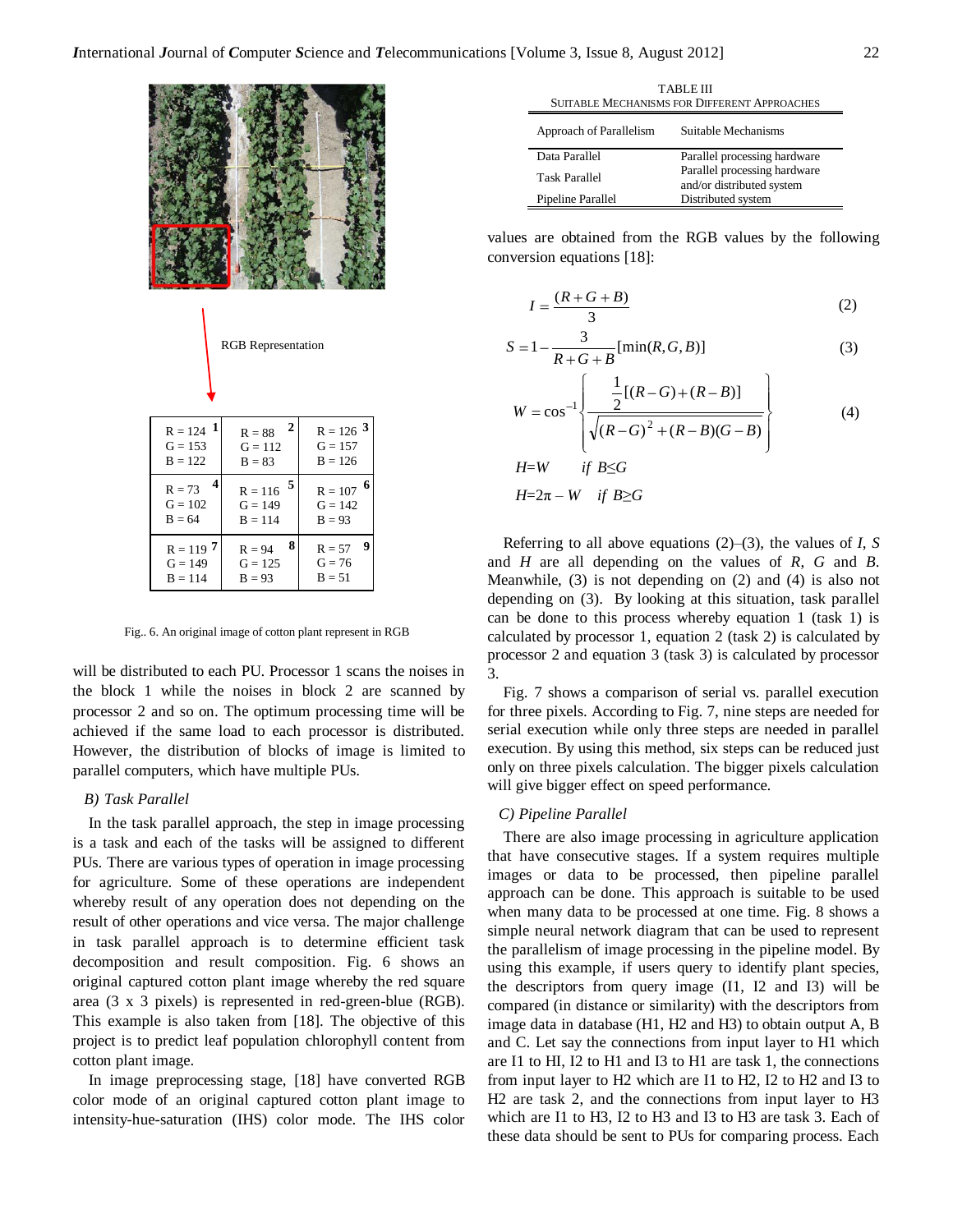| Serial Execution |                 |      |      | <b>Parallel Execution</b> |                 |                 |                 |      |
|------------------|-----------------|------|------|---------------------------|-----------------|-----------------|-----------------|------|
| Pixel            | PU <sub>1</sub> | Step | Time | Pixel                     | PU <sub>1</sub> | PU <sub>2</sub> | PU <sub>3</sub> | Step |
|                  | Calculate $I$   |      | t1   |                           | Calculate $I$   | Calculate $I$   | Calculate $I$   |      |
|                  | Calculate $S$   | 2    | t2   | 2                         | Calculate $S$   | Calculate $S$   | Calculate $S$   |      |
|                  | Calculate $H$   | 3    | t3   | 3                         | Calculate $H$   | Calculate $H$   | Calculate $H$   | 3    |
| C                | Calculate $I$   | 4    | t4   |                           |                 |                 | No. of steps    | 3    |
|                  | Calculate $S$   | 5    | t5   |                           |                 |                 |                 |      |
|                  | Calculate $H$   | 6    | tб   |                           |                 |                 |                 |      |
| 3                | Calculate $I$   | 7    | t7   |                           |                 |                 |                 |      |
|                  | Calculate $S$   | 8    | t8   |                           |                 |                 |                 |      |
|                  | Calculate $H$   | 9    | t9   |                           |                 |                 |                 |      |
|                  | No. of steps    | 9    |      |                           |                 |                 |                 |      |

Fig. 7. Comparison of serial vs. parallel execution



Fig. 8. A simple neural network

| Time $Task1$ on PU1 Task2 on PU2 Task3 on PU3 |                                         |             |
|-----------------------------------------------|-----------------------------------------|-------------|
| $(11 - H1)$                                   | $(I3 - H2)$<br><b>Contract Contract</b> | $(12 - H3)$ |
| $(I2 - H1)$                                   | $(11 - H2)$                             | $(11 - H3)$ |
| $(I3 - H1)$                                   | $(I2 - H2)$                             | $(13 - H3)$ |

Fig. 9. Pipeline parallel image processing

of the data shall be distributed to each PU so that each PU will get the same load balancing. In pipeline processing, images data will be in different tasks at the same time. Fig. 9 shows the idea using pipeline parallel based on the concept of neural network.

This approach is possible to be done in classification process in descriptors matching phase as shown in the above idea. By using non-parametric classifier such as ANN, it consists of a series of layers. High computational rate achieved by their massive parallelism resulting from an arrangement of interconnections (weights) and simple processors (neurons) that permits real-time processing of very large datasets. This approach eliminates computationally demanding and requires more time for processing. For each approach of parallelism in image processing, the suitable mechanisms for efficient parallel processing are summarized in Table III.

#### VII. CONCLUSION

The evolution of parallel processing hardware and distributed system is rapidly increased time by time. With the existence of an advance parallel processing hardware and distributed system, the image processing algorithm should be enhanced to fully utilize the capabilities of these tools. Therefore, a deeper understanding of how to achieve parallelism is important. Based on the analysis that has been made in producing parallel image processing, we can conclude the parallelism is also possible for image processing in agriculture application. HPC is possible to be implemented in all steps in image processing starting from preprocessing to classification process. This study is also can help to provide some understanding in parallel and distributed computing area.

The proposed future work is to enhance the previous work on agriculture image processing algorithm. One of the main aims for doing this is to confirm the theoretical approach on achieving parallelism that has been discussed. Furthermore, the research work also can help to identify other challenges in parallel and distributed computing such as scheduling of the tasks on PUs. In addition, the research work on an object oriented programming approach for image processing and parallel processing are also important. The use of Java language is essential for image processing since it has an easy and faster way to develop graphical user interface (GUI) [39]. The development of GUI is a must for image processing in order to make it more users friendly. Besides, Java is also an object oriented programming language and offers a comfortable environment to be implemented in HPC. Since late 1990s, there are many active projects [40], [14], [33] and [41] underway whose aim to analyze the feasibility of Java for computational tasks associated with HPC.

#### **REFERENCES**

[1] J. P. Kerr and E. B. Bartlett, "Medical image processing utilizing neural networks trained on a massively parallel computer," *Computers in Biology and Medicine,* vol. 25, no. 4, pp. 393–403, Feb. 1995.